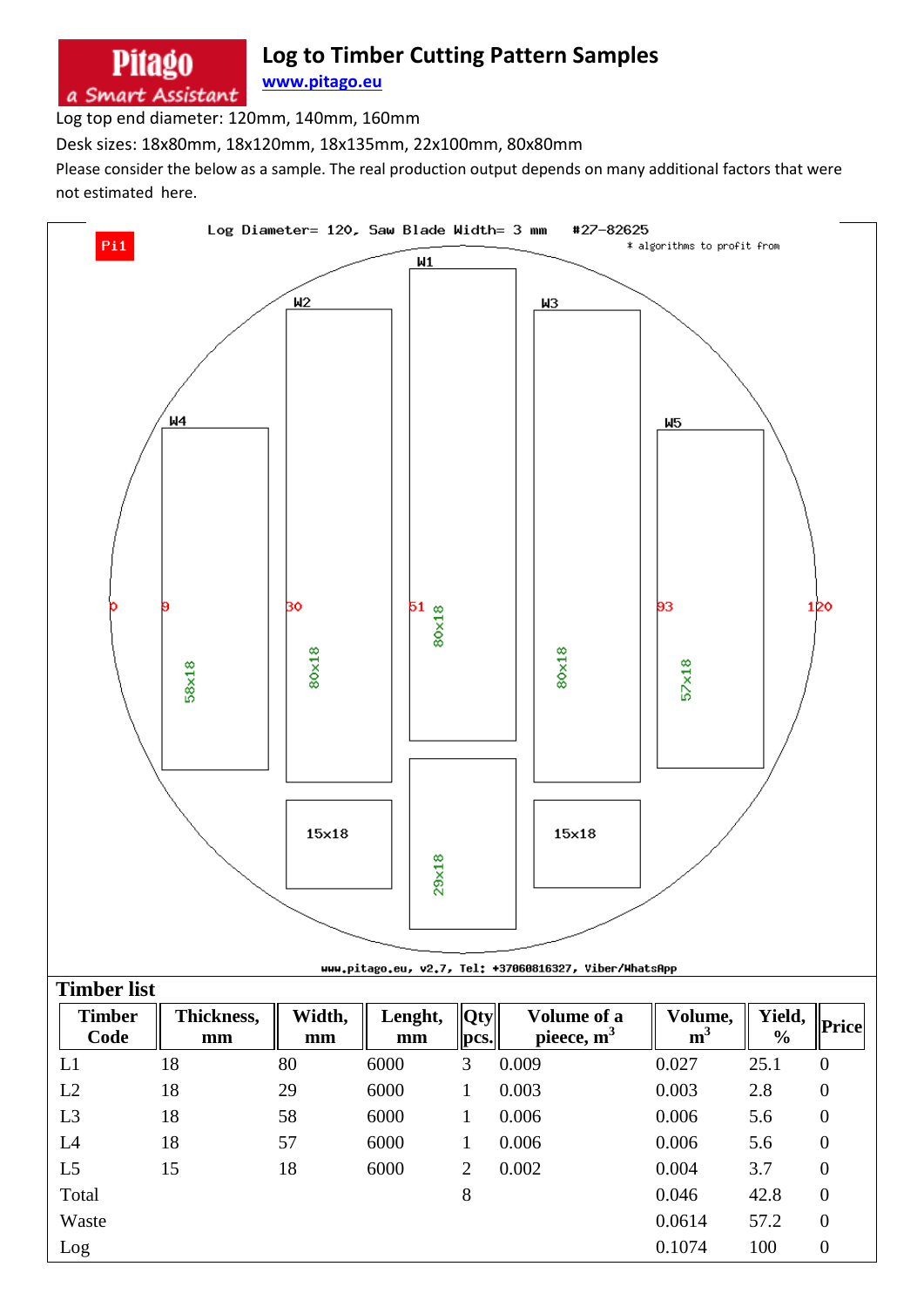



## **We calculate timber cutting patterns**

**[info@pitago.eu](mailto:info@pitago.eu) [www.pitago.eu](http://www.pitago.eu/)**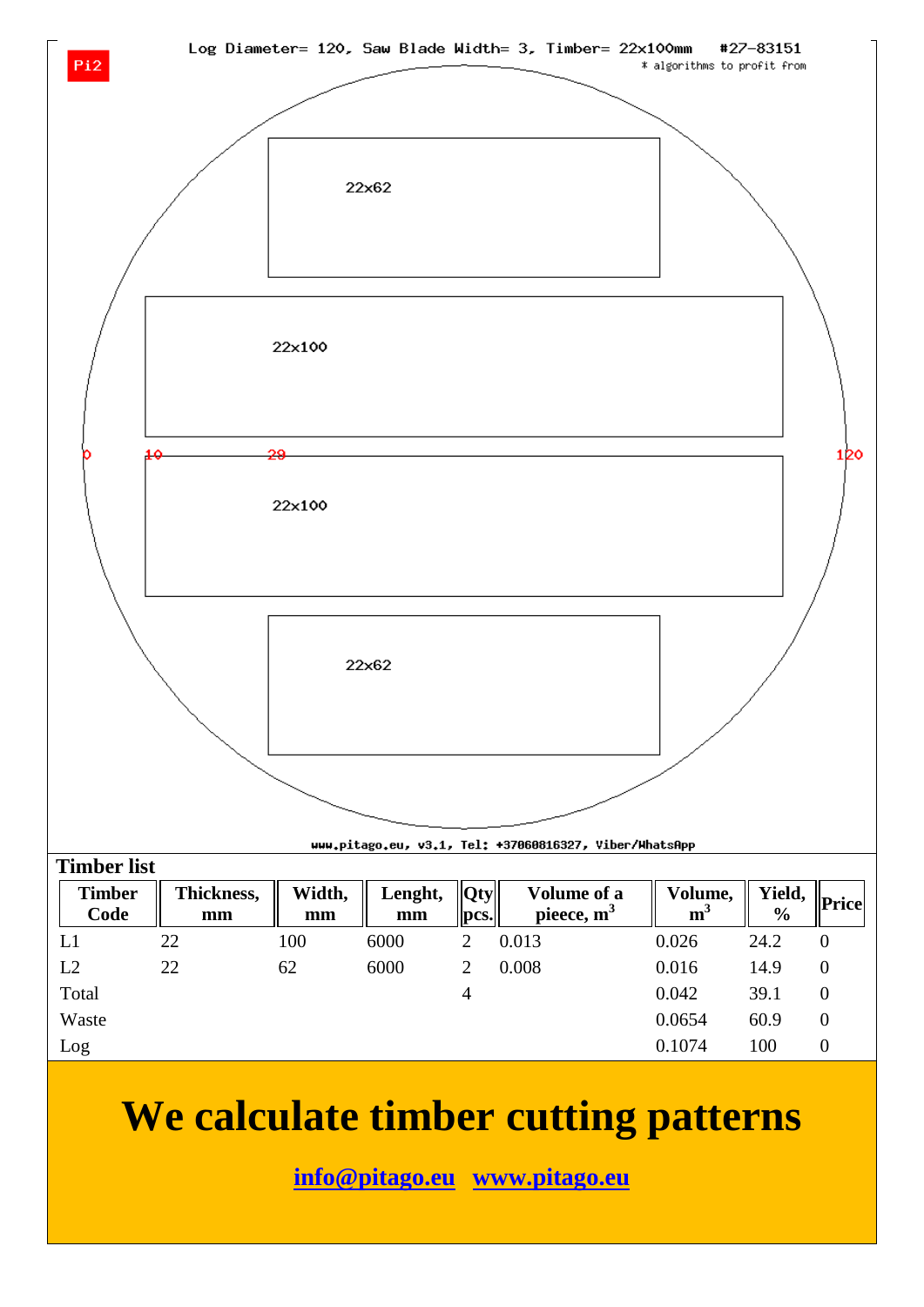

| L2           | 8 | 50 | 6000 | $\overline{4}$ | 0.002 | 0.008  | 7.4  | $\mathbf 0$    |
|--------------|---|----|------|----------------|-------|--------|------|----------------|
| Total        |   |    |      |                |       | 0.046  | 42.8 | $\mathbf 0$    |
| Waste        |   |    |      |                |       | 0.0614 | 57.2 | $\overline{0}$ |
| $_{\rm Log}$ |   |    |      |                |       | 0.1074 | 100  | $\mathbf 0$    |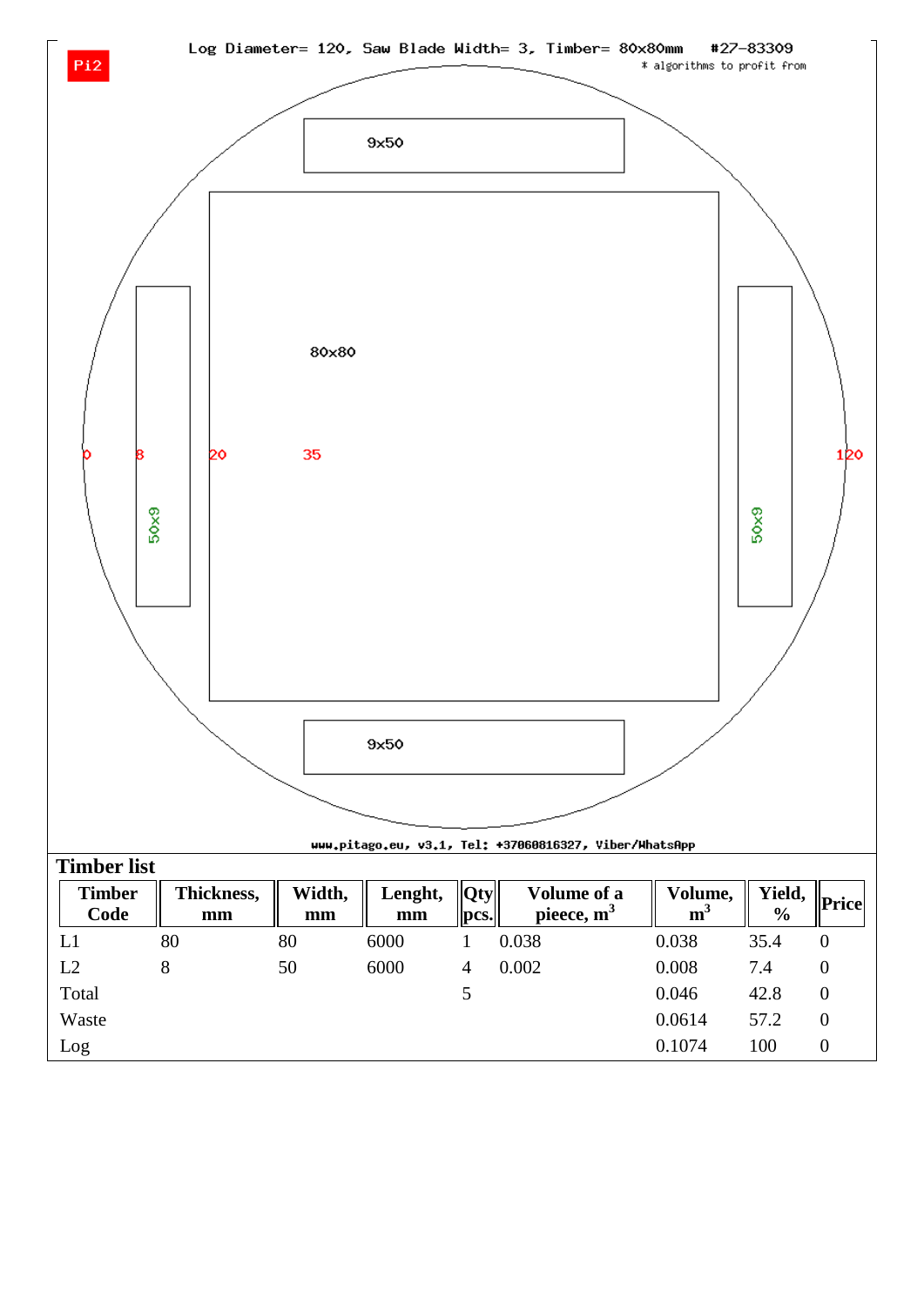



uuu.pitago.eu, v2.7, Tel: +37060816327, Viber/WhatsApp

| <b>Timber list</b>    |                  |              |               |                        |                             |                           |                         |                  |
|-----------------------|------------------|--------------|---------------|------------------------|-----------------------------|---------------------------|-------------------------|------------------|
| <b>Timber</b><br>Code | Thickness,<br>mm | Width,<br>mm | Lenght,<br>mm | Qty <br>$ {\bf pcs.} $ | Volume of a<br>pieece, $m3$ | Volume,<br>m <sup>3</sup> | Yield,<br>$\frac{6}{6}$ | <b>Price</b>     |
| L1                    | 18               | 80           | 6000          | 5                      | 0.009                       | 0.045                     | 32.7                    | $\boldsymbol{0}$ |
| L2                    | 18               | 62           | 6000          |                        | 0.007                       | 0.007                     | 5.1                     | $\boldsymbol{0}$ |
| L <sub>3</sub>        | 18               | 63           | 6000          |                        | 0.007                       | 0.007                     | 5.1                     | $\overline{0}$   |
| L <sub>4</sub>        | 6                | 48           | 6000          | $\overline{2}$         | 0.002                       | 0.004                     | 2.9                     | $\boldsymbol{0}$ |
| Total                 |                  |              |               | 9                      |                             | 0.063                     | 45.8                    | $\boldsymbol{0}$ |
| Waste                 |                  |              |               |                        |                             | 0.0746                    | 54.2                    | $\overline{0}$   |
| Log                   |                  |              |               |                        |                             | 0.1376                    | 100                     | $\theta$         |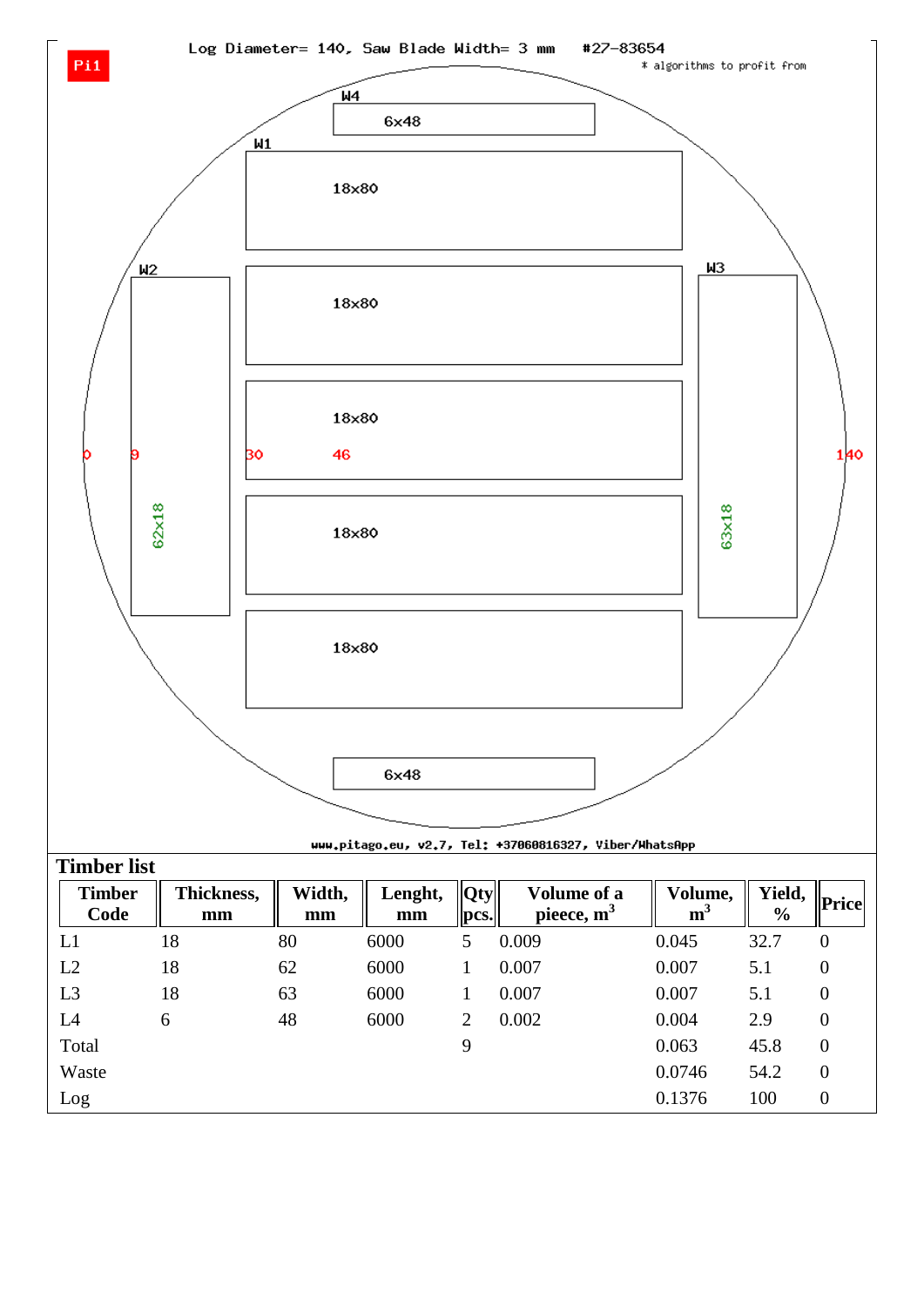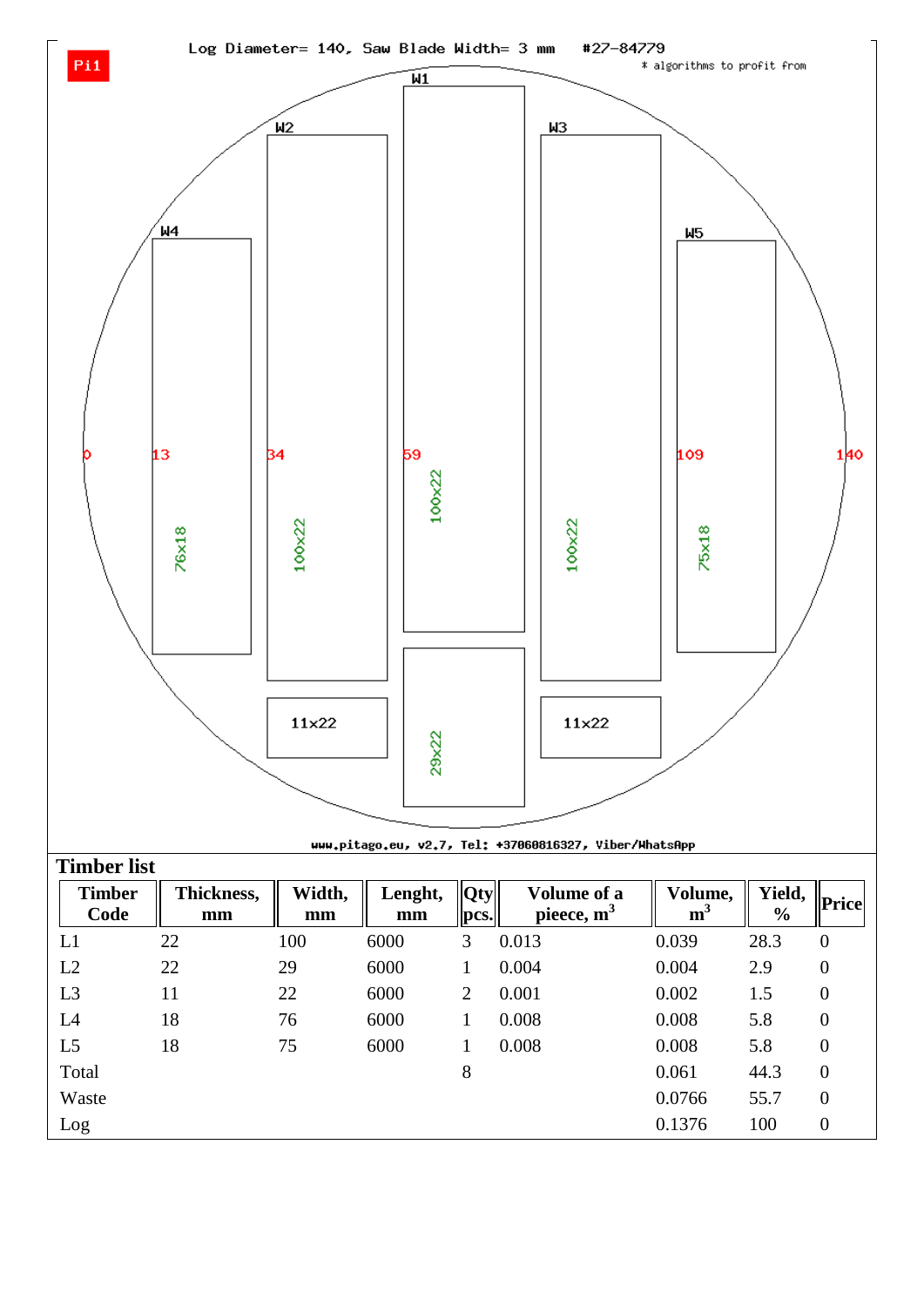

| _ _ _ _        |    |     |      | HE. | .     |        |      |                  |
|----------------|----|-----|------|-----|-------|--------|------|------------------|
| L1             | 18 | 120 | 6000 | 2   | 0.013 | 0.026  | 18.9 | $\boldsymbol{0}$ |
| L2             | 18 | 120 | 6000 |     | 0.013 | 0.013  | 9.4  | $\boldsymbol{0}$ |
| L <sub>3</sub> | 18 | 80  | 6000 | 2   | 0.009 | 0.018  | 13.1 | $\theta$         |
| L4             | 9  | 18  | 6000 |     | 0.001 | 0.001  | 0.7  | $\overline{0}$   |
| L <sub>5</sub> | 12 | 40  | 6000 |     | 0.003 | 0.003  | 2.2  | $\boldsymbol{0}$ |
| L <sub>6</sub> | 12 | 41  | 6000 |     | 0.003 | 0.003  | 2.2  | $\overline{0}$   |
| Total          |    |     |      | 8   |       | 0.064  | 46.5 | $\theta$         |
| Waste          |    |     |      |     |       | 0.0736 | 53.5 | $\theta$         |
| Log            |    |     |      |     |       | 0.1376 | 100  | $\theta$         |
|                |    |     |      |     |       |        |      |                  |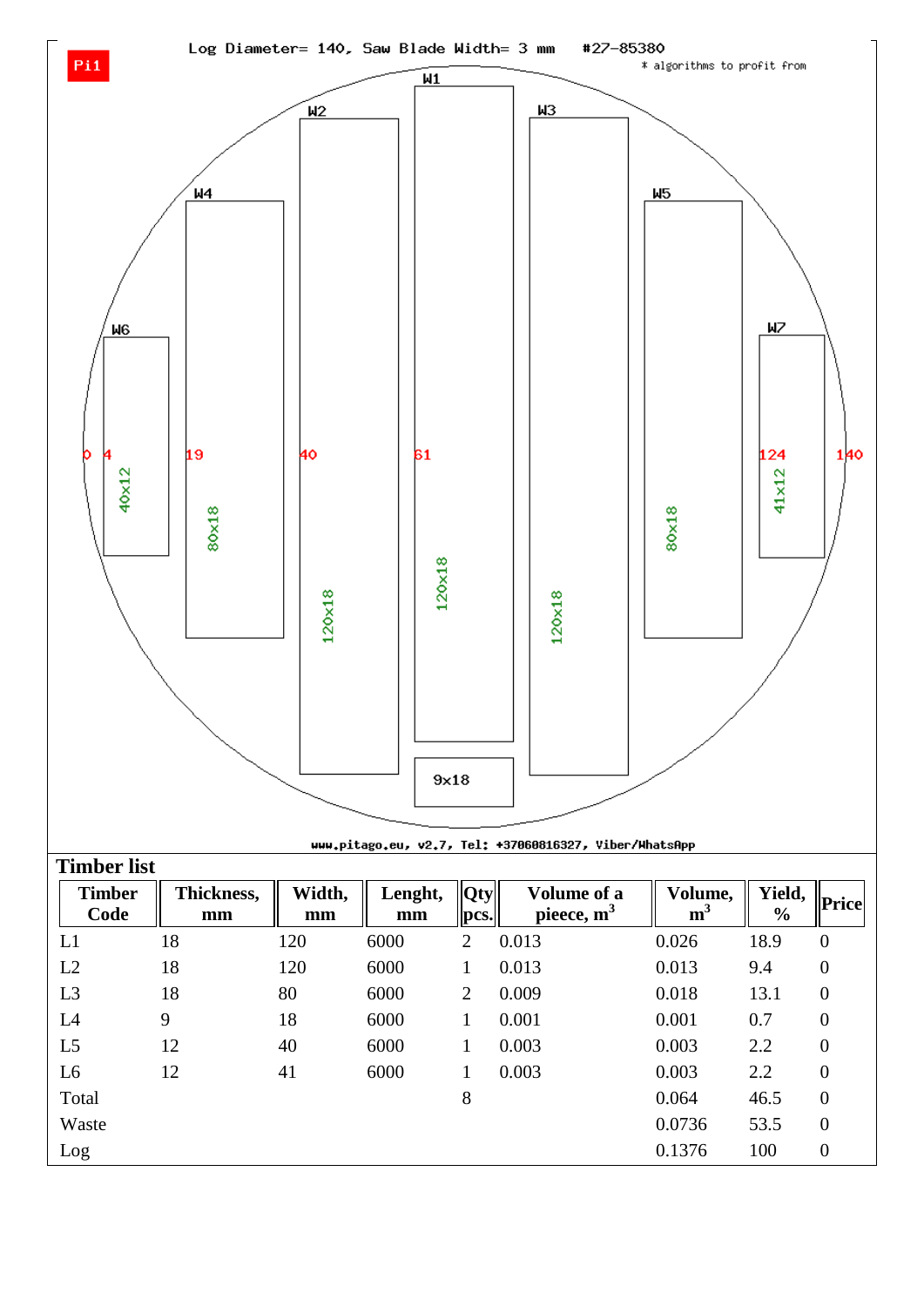

|  |  | uuu,pitago.eu, v3.1, Tel: +37060816327, Viber/WhatsApp     |  |
|--|--|------------------------------------------------------------|--|
|  |  |                                                            |  |
|  |  | Vidth I anght $\ \Omega_{\text{tw}}\ $ Volume of a   Volum |  |

| <b>Timber</b><br>Code | Thickness,<br>mm | Width,<br>mm | Lenght,<br>mm | $\ Qty\ $<br>pcs. | Volume of a<br>pieece, $m3$ | Volume,<br>m <sup>3</sup> | Yield,<br>$\frac{6}{6}$ | Price |
|-----------------------|------------------|--------------|---------------|-------------------|-----------------------------|---------------------------|-------------------------|-------|
| L1                    | 80               | 80           | 6000          |                   | 0.038                       | 0.038                     | 27.6                    | 0     |
| L2                    | 15               | 67           | 6000          | 4                 | 0.006                       | 0.024                     | 17.4                    | 0     |
| Total                 |                  |              |               |                   |                             | 0.062                     | 45.1                    | 0     |
| Waste                 |                  |              |               |                   |                             | 0.0756                    | 54.9                    | 0     |
| Log                   |                  |              |               |                   |                             | 0.1376                    | 100                     |       |

15×67

**Timber list**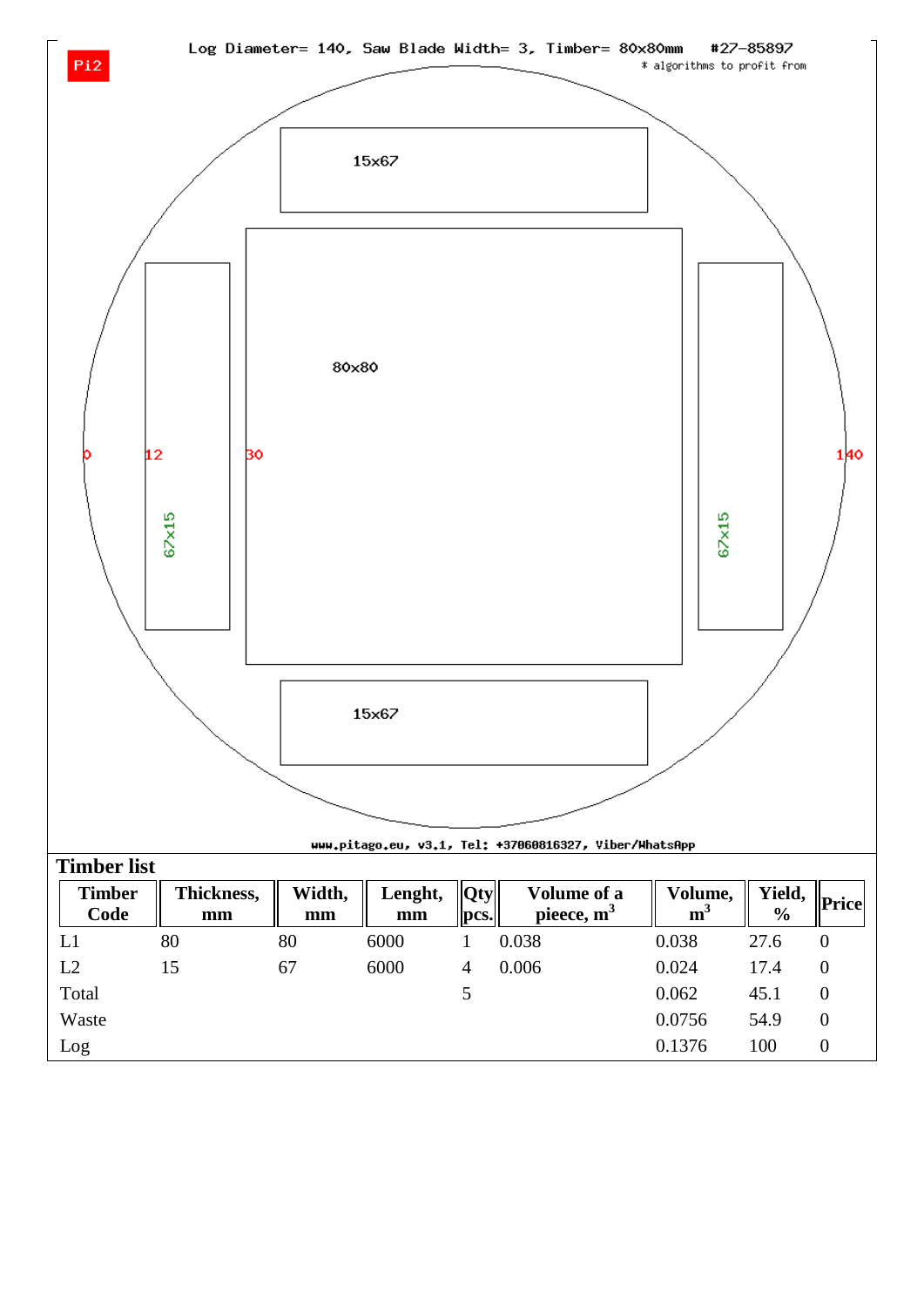



## uuu.pitago.eu, v3.1, Tel: +37060816327, Viber/WhatsApp

| <b>Timber list</b>    |                  |              |               |                |                              |                           |                         |                  |
|-----------------------|------------------|--------------|---------------|----------------|------------------------------|---------------------------|-------------------------|------------------|
| <b>Timber</b><br>Code | Thickness,<br>mm | Width,<br>mm | Lenght,<br>mm | Qty <br>pcs.   | Volume of a<br>pieece, $m^3$ | Volume,<br>m <sup>3</sup> | Yield,<br>$\frac{6}{6}$ | Price            |
| L1                    | 18               | 80           | 6000          | 8              | 0.009                        | 0.072                     | 42                      | $\boldsymbol{0}$ |
| L2                    | 7                | 56           | 6000          | 2              | 0.002                        | 0.004                     | 2.3                     | $\boldsymbol{0}$ |
| L <sub>3</sub>        | 14               | 18           | 6000          | 2              | 0.002                        | 0.004                     | 2.3                     | $\overline{0}$   |
| L <sub>4</sub>        | 8                | 57           | 6000          | $\overline{2}$ | 0.003                        | 0.006                     | 3.5                     | $\boldsymbol{0}$ |
| Total                 |                  |              |               | 14             |                              | 0.086                     | 50.1                    | $\boldsymbol{0}$ |
| Waste                 |                  |              |               |                |                              | 0.0855                    | 49.9                    | $\overline{0}$   |
| Log                   |                  |              |               |                |                              | 0.1715                    | 100                     | $\boldsymbol{0}$ |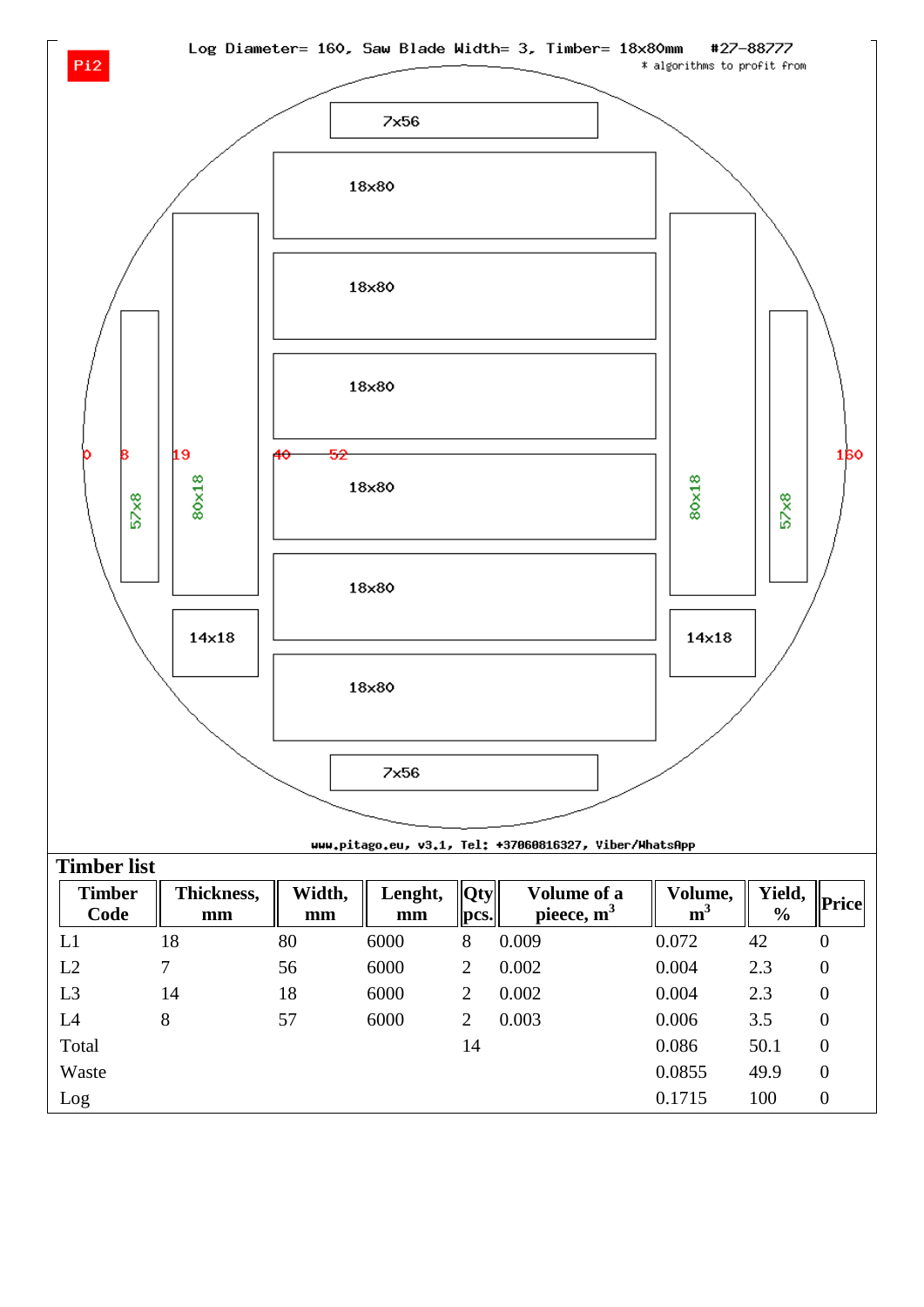



uuu.pitago.eu, v2.7, Tel: +37060816327, Viber/WhatsApp

| <b>Timber list</b>    |                  |              |               |                |                             |                           |                         |                  |
|-----------------------|------------------|--------------|---------------|----------------|-----------------------------|---------------------------|-------------------------|------------------|
| <b>Timber</b><br>Code | Thickness,<br>mm | Width,<br>mm | Lenght,<br>mm | Qty <br>pcs.   | Volume of a<br>pieece, $m3$ | Volume,<br>m <sup>3</sup> | Yield,<br>$\frac{6}{6}$ | <b>Price</b>     |
| L1                    | 22               | 100          | 6000          | $\overline{4}$ | 0.013                       | 0.052                     | 30.3                    | $\boldsymbol{0}$ |
| L2                    | 18               | 100          | 6000          |                | 0.011                       | 0.011                     | 6.4                     | $\boldsymbol{0}$ |
| L <sub>3</sub>        | 18               | 68           | 6000          |                | 0.007                       | 0.007                     | 4.1                     | $\overline{0}$   |
| L4                    | 18               | 68           | 6000          | 1              | 0.007                       | 0.007                     | 4.1                     | $\boldsymbol{0}$ |
| L <sub>5</sub>        | 9                | 60           | 6000          | 2              | 0.003                       | 0.006                     | 3.5                     | $\overline{0}$   |
| Total                 |                  |              |               | 9              |                             | 0.083                     | 48.4                    | $\overline{0}$   |
| Waste                 |                  |              |               |                |                             | 0.0885                    | 51.6                    | $\overline{0}$   |
| Log                   |                  |              |               |                |                             | 0.1715                    | 100                     | $\overline{0}$   |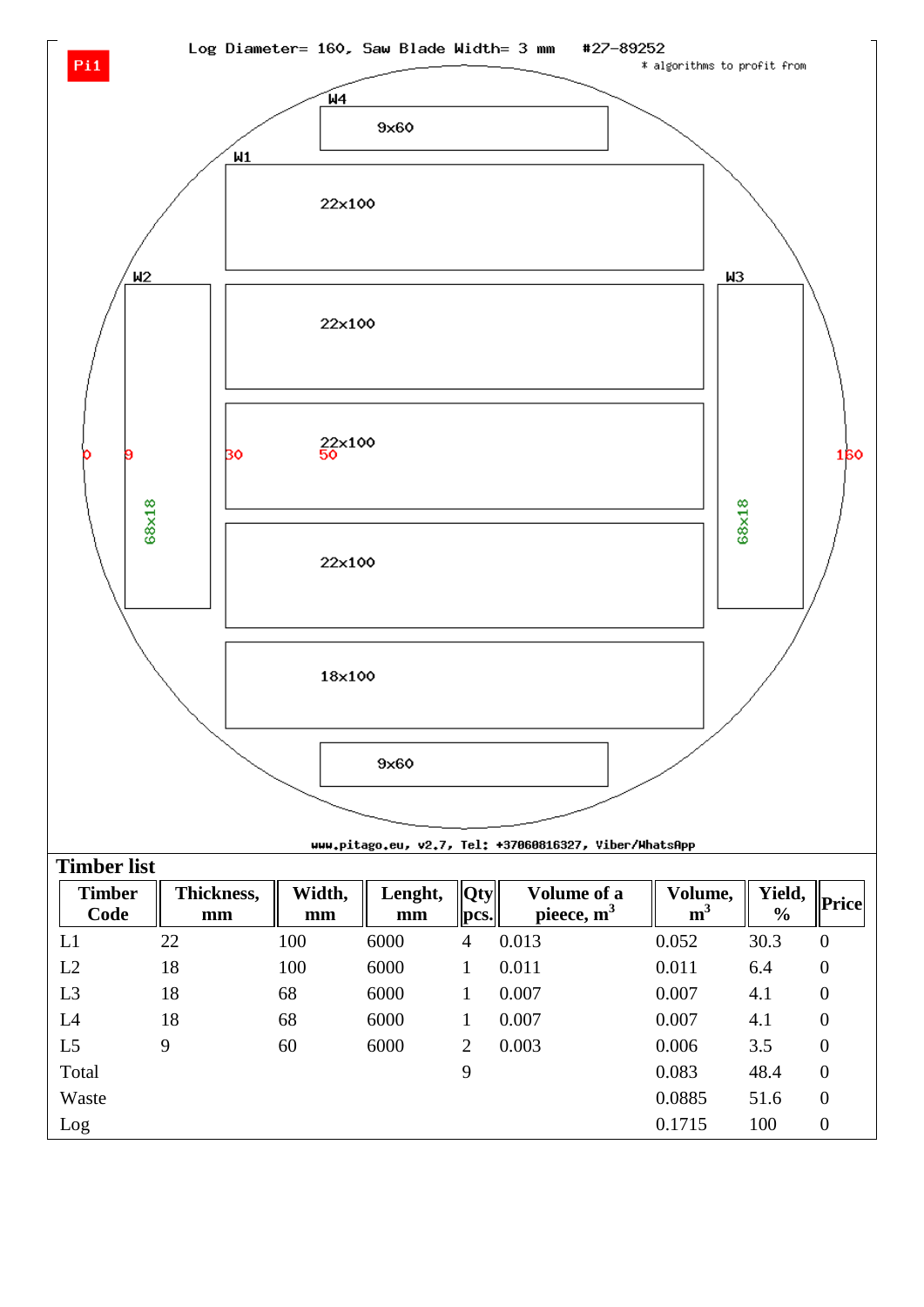

uuu.pitago.eu, v2.7, Tel: +37060816327, Viber/WhatsApp

| <b>Timber list</b>    |                  |              |               |              |                              |                           |                         |                  |
|-----------------------|------------------|--------------|---------------|--------------|------------------------------|---------------------------|-------------------------|------------------|
| <b>Timber</b><br>Code | Thickness,<br>mm | Width,<br>mm | Lenght,<br>mm | Qty <br>pcs. | Volume of a<br>pieece, $m^3$ | Volume,<br>m <sup>3</sup> | Yield,<br>$\frac{0}{0}$ | <b>Price</b>     |
| L1                    | 18               | 120          | 6000          | 4            | 0.013                        | 0.052                     | 30.3                    | $\boldsymbol{0}$ |
| L2                    | 16               | 120          | 6000          |              | 0.012                        | 0.012                     | 7                       | $\boldsymbol{0}$ |
| L3                    | 15               | 30           | 6000          |              | 0.003                        | 0.003                     | 1.7                     | $\overline{0}$   |
| L <sub>4</sub>        | 15               | 30           | 6000          |              | 0.003                        | 0.003                     | 1.7                     | $\boldsymbol{0}$ |
| L <sub>5</sub>        | 15               | 72           | 6000          | 2            | 0.006                        | 0.012                     | 7                       | $\overline{0}$   |
| Total                 |                  |              |               | 9            |                              | 0.082                     | 47.8                    | $\boldsymbol{0}$ |
| Waste                 |                  |              |               |              |                              | 0.0895                    | 52.2                    | $\overline{0}$   |
| Log                   |                  |              |               |              |                              | 0.1715                    | 100                     | $\overline{0}$   |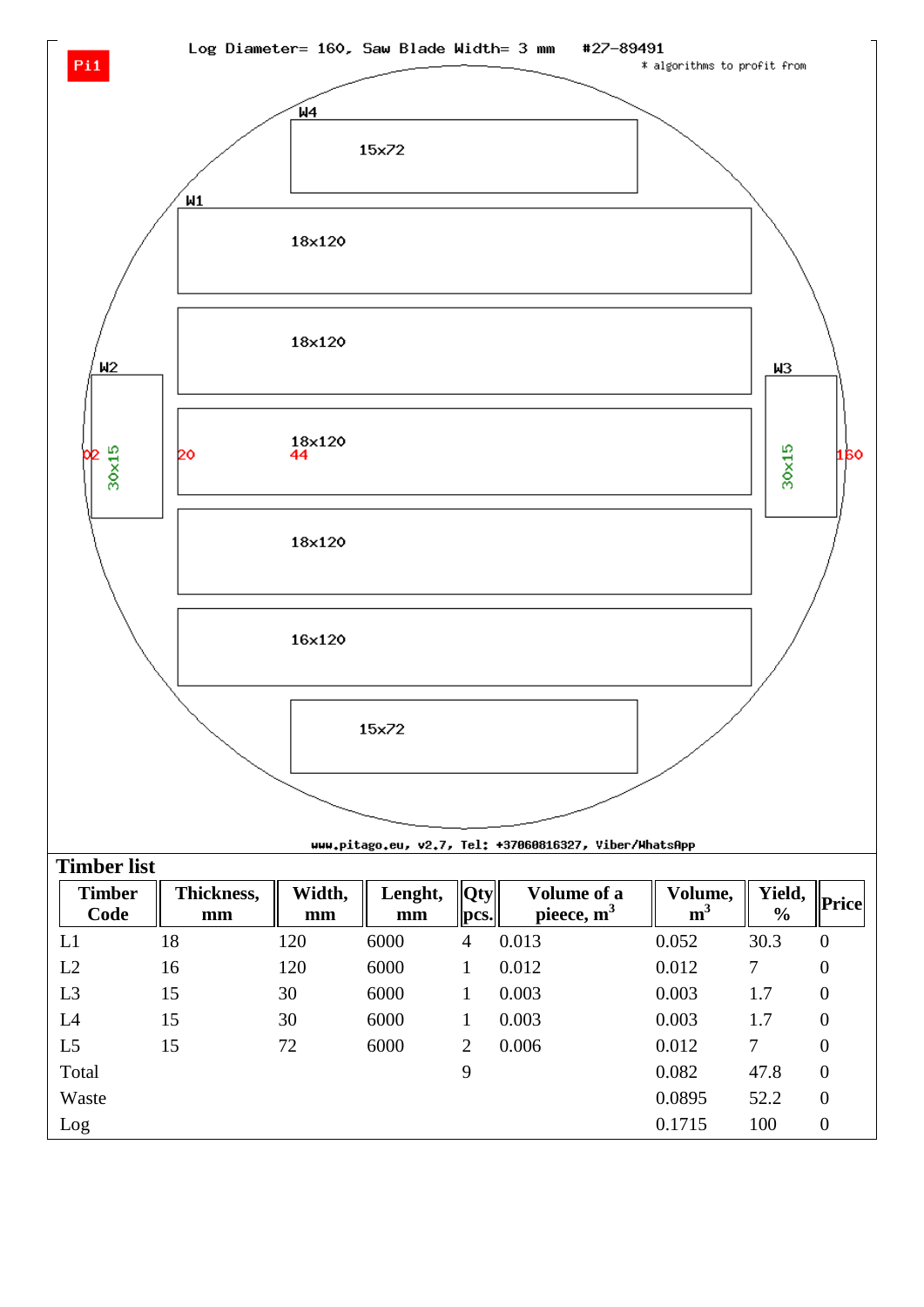